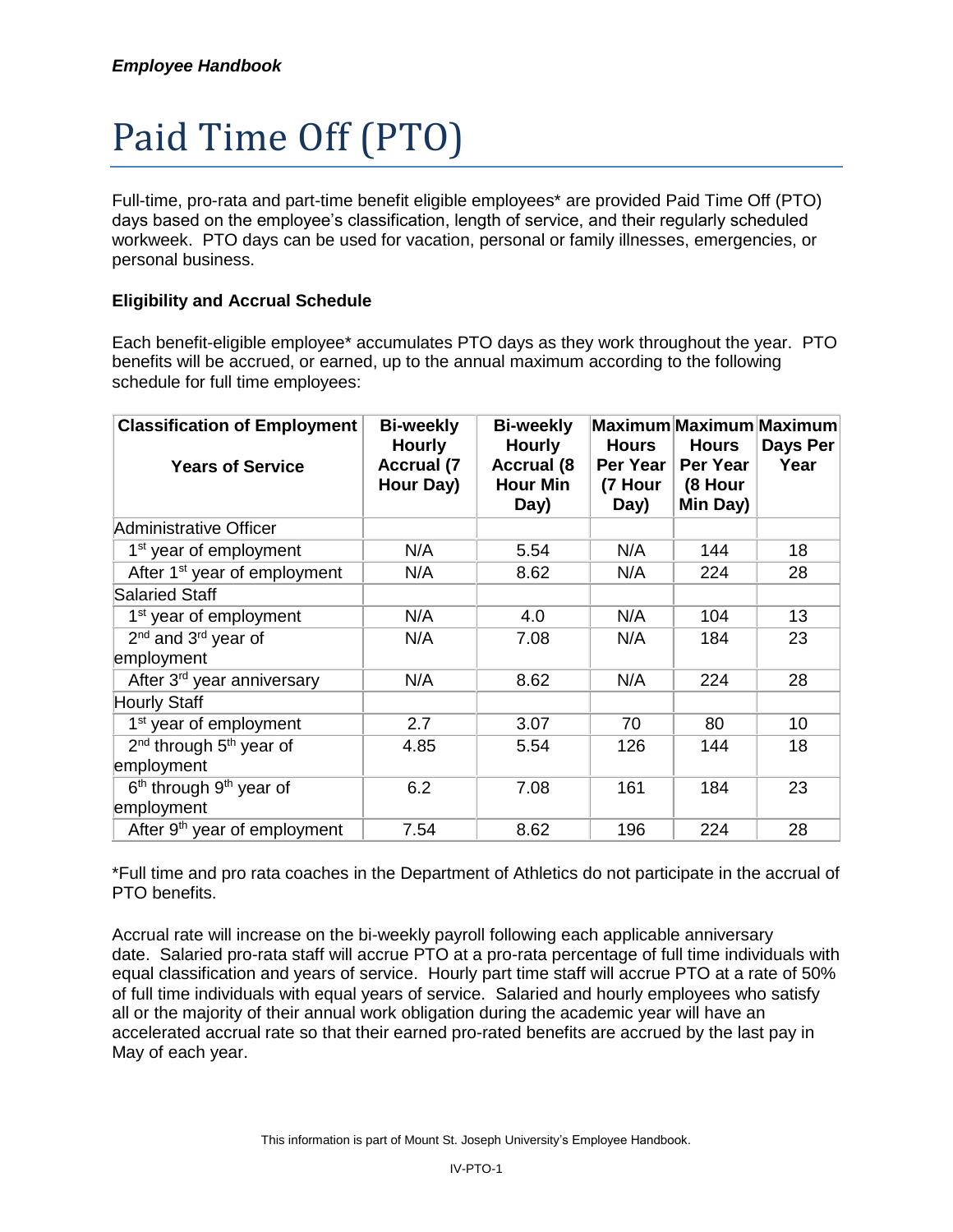# *Employee Handbook*

Employees begin accumulating PTO from their hire date and may begin using accumulated time after two months of employment. The benefit year for PTO will be July 1 through June 30. The first pay period ending on or following July 1 each year will be scheduled for a reset of benefits. This reset will clear the previous year balance of allowed, taken, and balance hours and begin a new accrual based on classification of employment, length of service and normal work schedule as of July 1. Accumulated paid time off balances will be updated biweekly on each employee's payroll check documentation. Accrued PTO benefits for employees who are within their orientation period as of July 1 will be carried over to the next benefit year.

PTO will continue to accrue when employees are off work utilizing PTO benefits. PTO will not accrue when:

- employees are on an unpaid leave of absence
- employees are away from work in an unpaid situation
- during periods of extended Short Term Disability (STD) or lost time salary continuation from the Bureau of Workers' Compensation (BWC).

Individuals receiving salary continuation under STD or BWC will stop accruing additional PTO benefits after the first 10 days paid under STD or BWC. The PTO accrual will stop immediately upon a subsequent period of STD in the same fiscal year provided the 10 day elimination period has been reached. When an employee begins an extended period of paid STD or BWC benefit, the PTO benefits currently in their bank for use during the current benefit year will remain for their use upon return from leave or can be used as supplemental pay during periods of less than full time salary continuation through STD or BWC. PTO benefits will begin to accrue again upon return to work. Accrued PTO balances as of June 30 for those utilizing paid STD benefits during the year are not carried over into the next fiscal year.

Employees with accrued but unused PTO will be required to apply such accrued PTO to any period of unpaid absence under the FMLA until such paid time off is exhausted.

PTO days available each year must be taken between July 1 and June 30. This PTO plan allows employees to utilize PTO benefits that are not yet accrued resulting in a negative balance within the fiscal year between hours accrued and hours taken. It is the responsibility of each employee in consultation with their supervisor to ensure that the number of PTO days taken in a fiscal year does not exceed their annual maximum. Employees will not be permitted to carry days from one year to the next. In the event that an annual PTO benefit is exceeded due to unforeseen circumstances, the number of excess days will be deducted from the next fiscal year balance.

# **Scheduling**

Each department supervisor is responsible for authorizing and scheduling PTO use so as not to interfere with the operation of the department and so that all staff members are eligible to receive their earned PTO time. PTO must therefore be scheduled to meet the work requirements of the department but every effort is to be made to satisfy the employees' requests as to specific dates. Departments that experience "slack" or "down" periods may require that PTO time be taken during these times. Departments that experience "peak" work periods may require that PTO be unavailable during these times. When practical, employees should be informed of such requirements or limitations in advance.